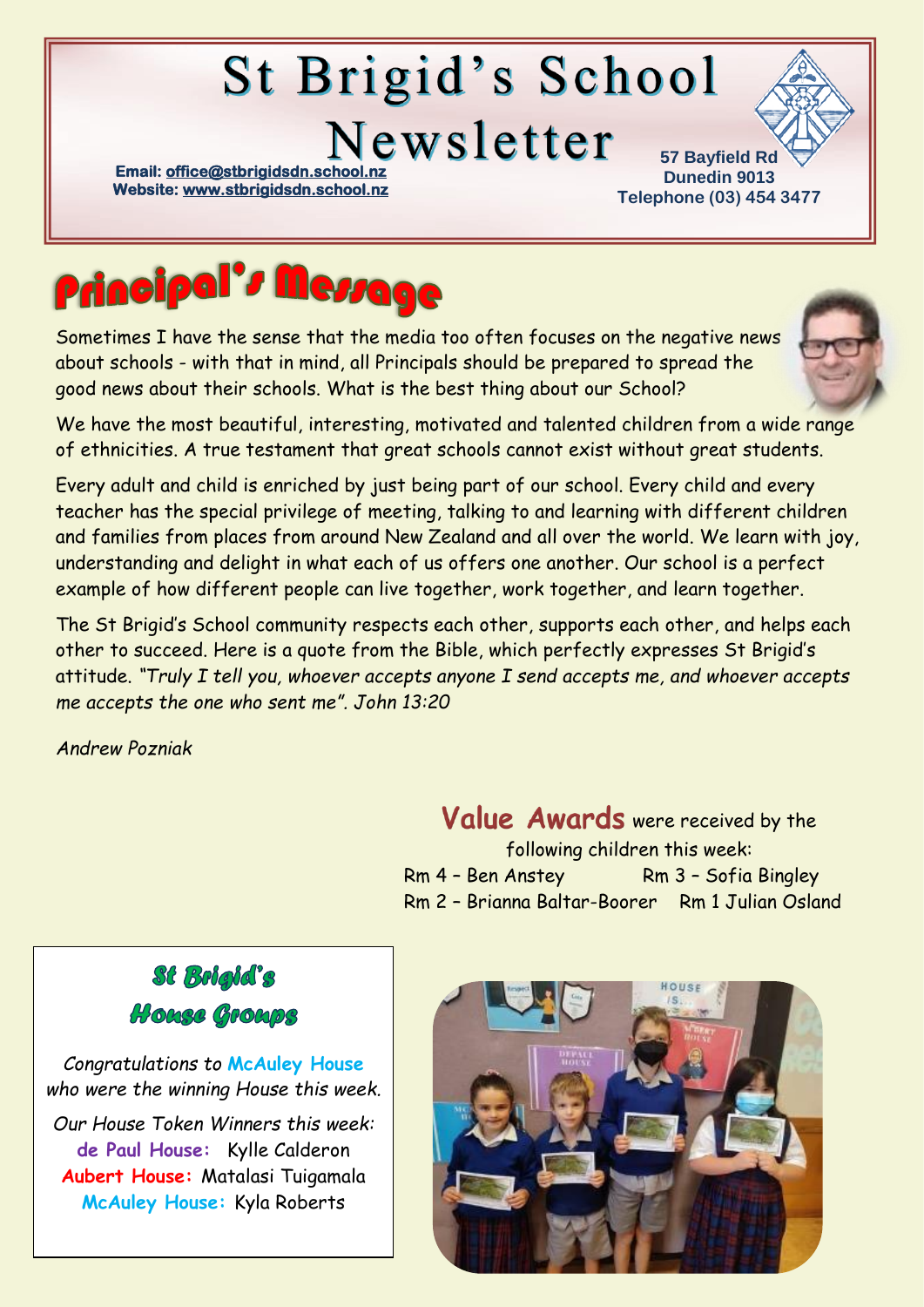# Otago Anniversary Day

School will be closed this Monday, 21 March for Otago Anniversary Day - enjoy the long weekend!

## Walk and Wheel Week

Thank you for your awesome support with this last week! We had a random raffle draw for all those that participated in our Walk and Wheel Week – here are the lucky winners: Maddex Porter, William Valentine, Sirafin Mariya Binu, Olivia Anstey, Shynnie Tan, Felicity Burke, Elizabeth Daniels, Eleanora Aloysius, Nicky McDonald and Jeszyda Paulo.

Thank you to Sport Otago for supplying the prizes. It is great to see that many of the tamariki are continuing with walking or wheeling to school.

# Meet the Teacher

Thank you to everybody who participated in the Meet the Teacher Zoom Meeting on Monday. We hope you got as much out of it as we did. We really enjoyed meeting with you and look forward to holding these meeting in person in the future.

#### **Book Club Orders**

These are due in by Wednesday 23 March. If you are doing a cash order please send the correct amount to school in a labelled envelope.

#### Reporting Absences

If your child is absent from school, we need to be notified of the reason why your child is absent. If we are not told of the reason we then have to mark the child as Truant.

# Covid-19 Information

▪Masks to be worn for children in Rooms 1 & 2 - a reminder to parents of children in Rooms 1 & 2 that they must provide masks for their children. The school only has a limited emergency supply.

- ▪Good hygiene with regular hand sanitising –
- **All windows and doors open allowing good airflow**
- ▪Social distancing stay home if you are unwell or have symptoms.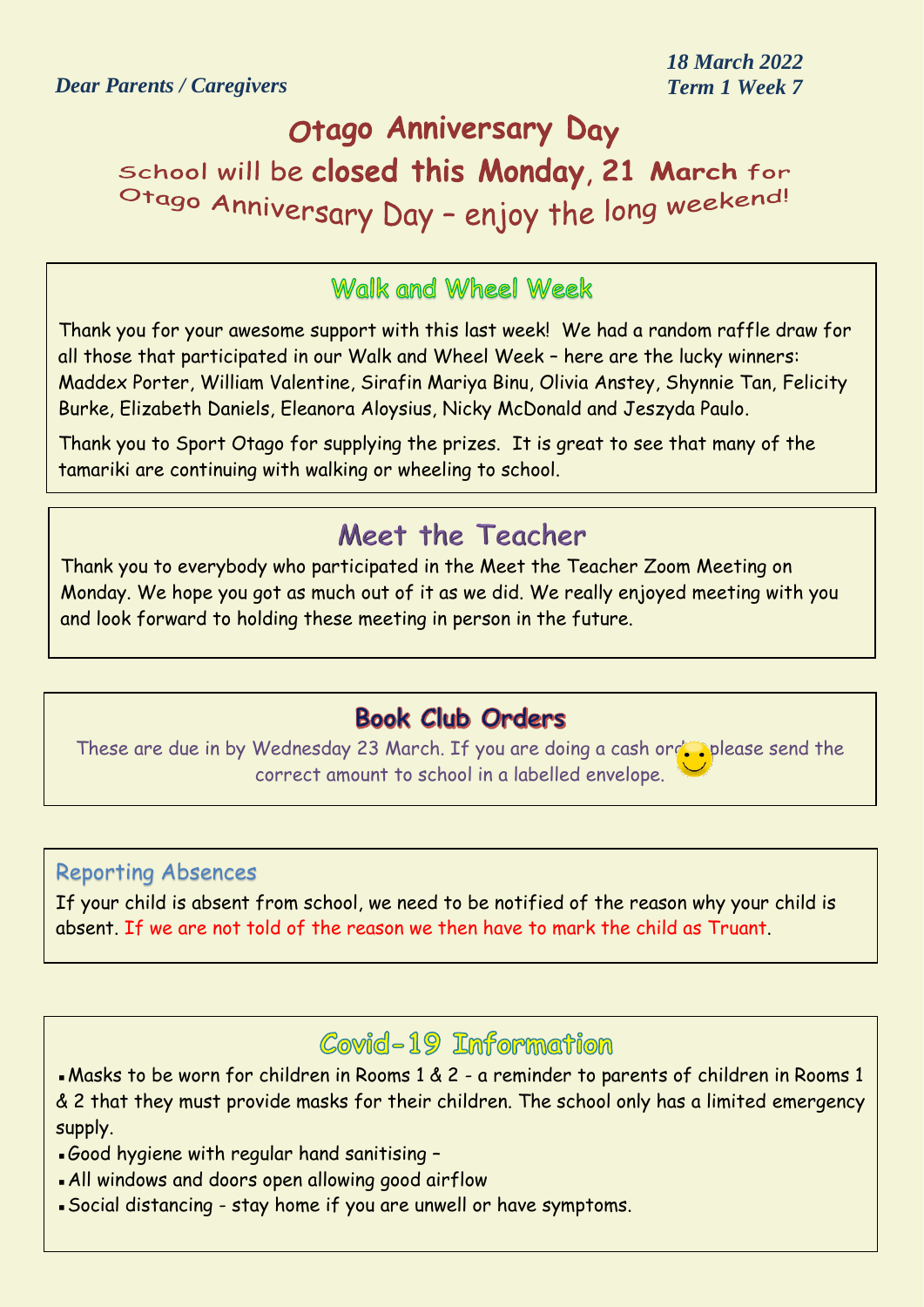| <b>What's on Next Week</b> |                                         |
|----------------------------|-----------------------------------------|
| <b>Mon 21</b>              | Anniversary Day - School closed         |
| Tues 22                    | Futsal - Superstars                     |
| <b>Wed 23</b>              | Futsal - Strikers                       |
| What's on this Term        |                                         |
| Sun 27 Mar                 | St Brigid's Family Mass at St Patrick's |
| Wed 30 Mar                 | <b>BOT Meeting</b>                      |
| Thurs 14                   | Last Day of Term 1                      |
| April                      |                                         |
| Mon 2 May                  | Term 2 Begins                           |



**Futsal** - Results: Superstars won by default. Strikers lost. P.O.D – Hart-Lee Goodship

Please be on time to pick up your children after their game. If you are running late please let your Coach know.

# **Reminders:**

**No Lollies at school**: just a reminder that our policy at school is no lollies in lunchboxes etc. We would appreciate your cooperation with upholding this. This also applies to children not bringing toys to school. Thank you.

**Futsal Fees (\$60)** for most of the players is yet to be paid – as the school has incurred the cost of paying the team fees to Football South we would appreciate parents paying ASAP.

**Stationery Purchases** – there are still some payments owing for beginning of the year stationery. Thank you to all the parents who have already paid or else have set up automatic payments. We encourage parents to look at the option of setting up automatic payments to spread the payments throughout the year which can be easier on a budget than paying in a lump sum.

**Copier & Term 1 EOTC Contributions** – Thank you for your contributions - the school is very much reliant on parents assisting with the additional costs of transport etc with education outside the classroom activities and greatly appreciate the contributions received from parents/caregivers.

#### Pick Up & Drop Off

Parents are not to drive up the driveway for drop off and pick up between 8:30 -to 9:15am and 2:45 to 3:15pm for obvious safety reasons.

If you do need to use the driveway at other times of the day you must adhere to the speed limit of 10k mph.